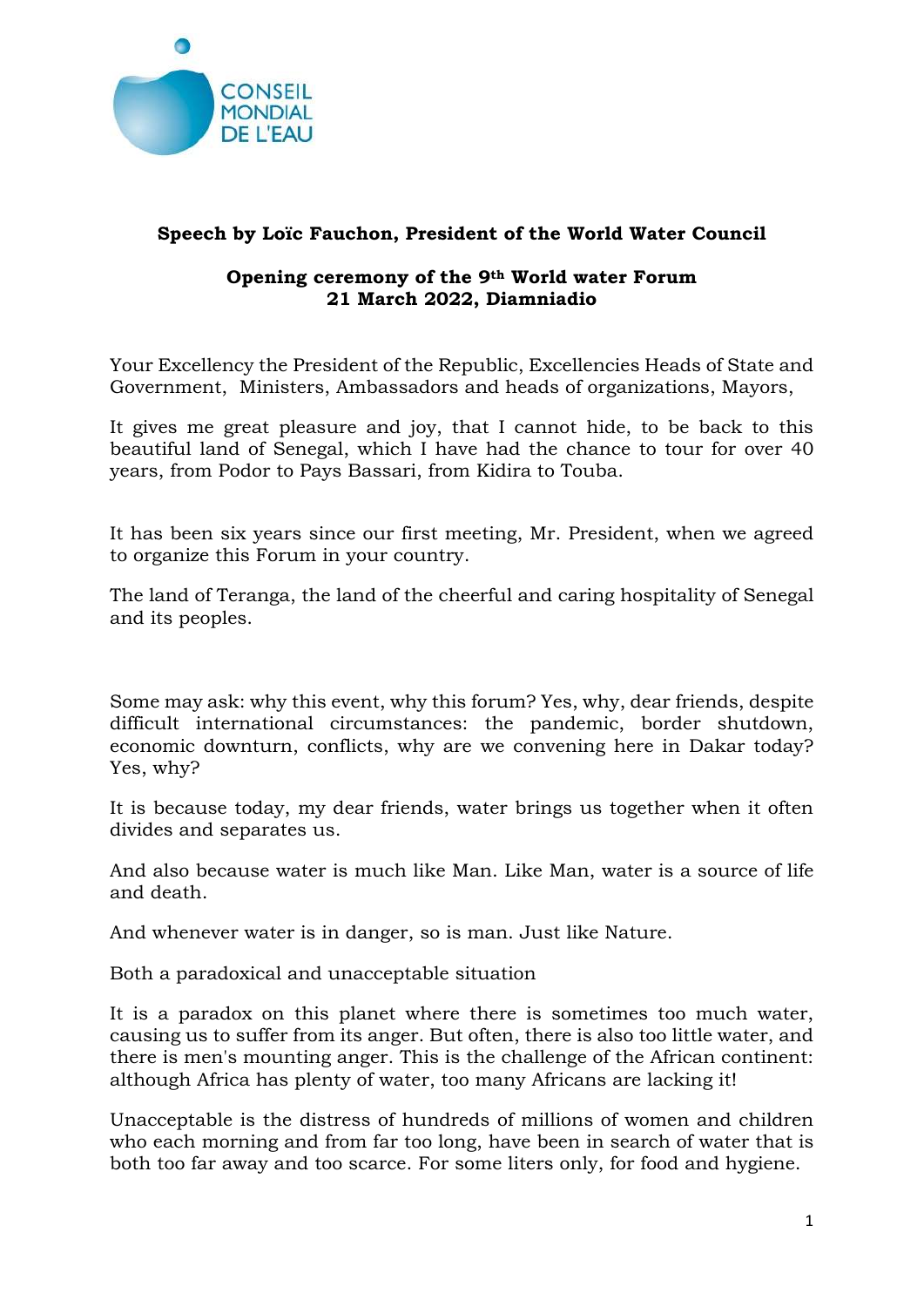My dear friends, the question is self-evident: should we just walk away and pretend to look elsewhere? No.

Should we simply accept it and give in? No, obviously not!

So to progress, we need to assess the causes and responsibilities.

Responsibility: demography and the number of increasing mouths to feed, the thirst of sprawling, uncontrollable and uncontrolled cities.

Combined to this is indeed the legitimate aspiration of current and future generations to enjoy better standards of living, using up vast quantities of water, which as yet are not available. Let us not sell the water house on credit!

Responsibility also lies with the attacks on nature, pollution, deforestation, soil degradation and salinization... as many present and future aggressions that threaten the balance and survival of terrestrial, river and maritime ecosystems. Finally, responsibility lies with the climate, which is raving, and deepening the extremes between floods and droughts.

Yes, responsible for the inefficiency, wastage and mismanagement, leading to devastation and awful water insecurity.

So, now that the facts have been stated and re-stated, let's turn to the future. Let us together shape the future of water.

Let's work together to regain control of the water cycle. We are all here seeking only one thing: that Water, Nature and Man again become inseparable friends.

You might argue that this is a huge task ? It is indeed, but it is a necessary one. You'll add that it needs time..? Of course it does.

So let's speed up, let's move forward. Yes, Ladies and Gentlemen, the situation is urgent, let's say it loud and make our voice heard from here in Dakar.

These pressing issues, ladies and gentlemen, compel us to act. It is our duty to take action to implement the priorities we have set.

The first is to ensure the security of water resources all over the world. More water, but better and less consumption. Technology and digital innovation will not do the job alone. Of course, we need to innovate, and keep innovating: pumping, transferring, desalinating, recycling, increasing the amount of water available. But we also need to radically change our uses, our habits and our behavior.

Only then will we be able to share water for Man and Water for Nature, through Nature-based-solutions, which we will be presented during this Forum. Only then will we be able to secure tomorrow's water through a proper use of today's water.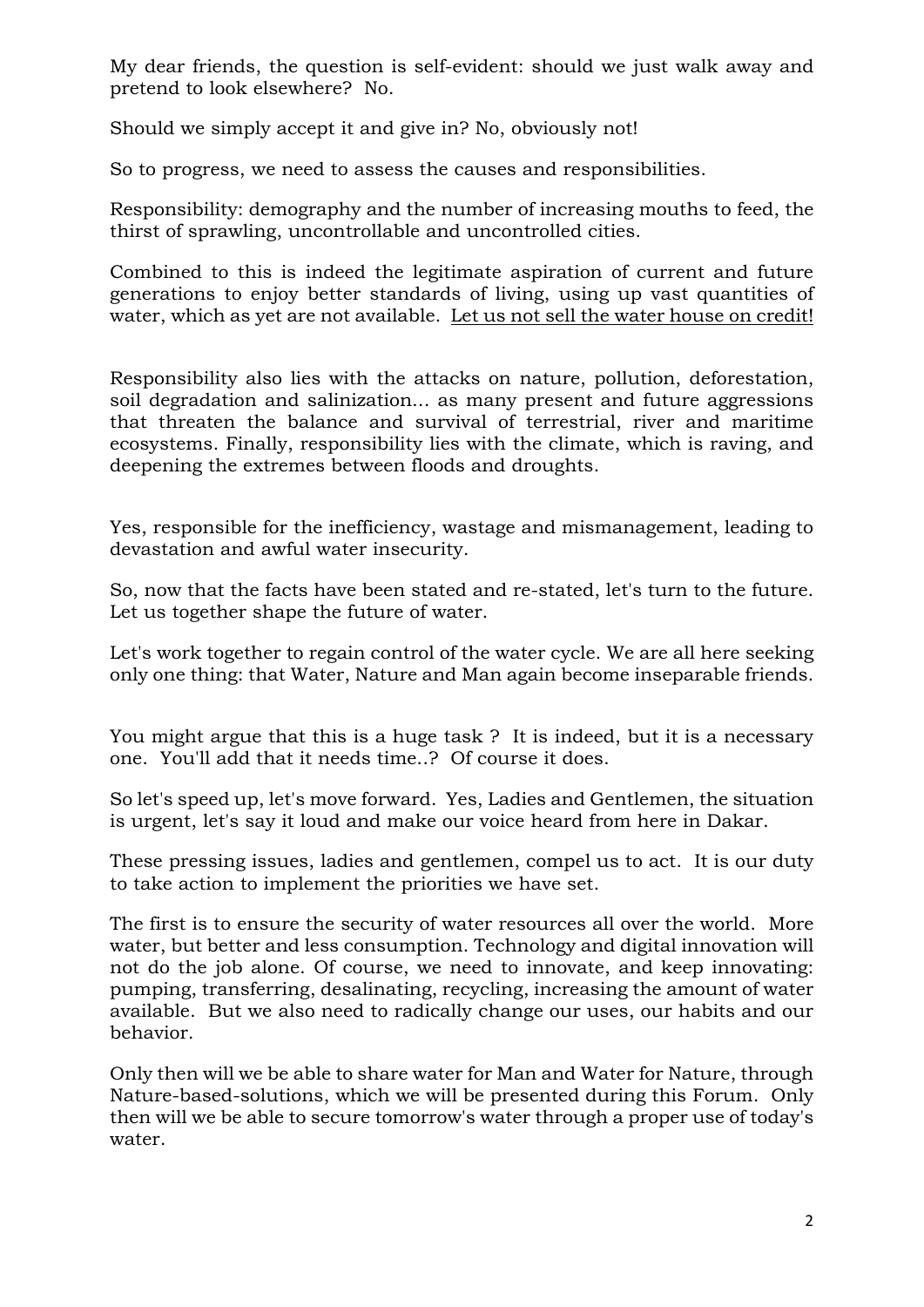The second obligation follows from the first. We have been insisting for so many years on the fact that the right to water is an indispensable element of human dignity. We maintain that it must be enshrined in the founding texts, in the constitutions of each country, on the walls of our national and local palaces, on the blackboards of our elementary schools. We claim that it is necessary to provide, little by little, a guarantee of a minimum allocation, a daily water supply. But this is not enough, we must do much more. The right to water will only become an everyday reality once we take it upon ourselves to make it enforceable by associating the legislative, executive and judicial powers to this end. This is what the World Water Council is calling for today from everyone here today who shares this desire for justice.

The third obligation pertains to financing. We no longer want to hear the wrong mantra whereby water has no money and money has no water.

First is the debt ! We agree on this point Mr. President, we continue to ask for the cancellation of the water debt for the poorest, States and communities alike. However, we demand immediate reinvestment in essential water and sanitation infrastructures as well as well in maintenance and training.

More than that, we want a "Blue Fund" out of climate financing, a true International Fund for Water Security. Only through massive but controlled financing will we be able to face the food challenge and progressively mobilize hundreds of billions of additional cubic meters.

And it won't be enough ! as we will propose this week, the coupled mobilization of non-conventional water and energy resources will enable the rural and periurban world to save money and be self-sufficient, thanks to hybrid financing.

Finally, the fourth obligation is related to the governance of basins, both national and international. Water is not owned by anyone, be it upstream or downstream. There are too much tension and too many conflicts arising from the lack of concerted action.

With due respect for national sovereignty, the World Water Council calls for better rules of mediation. We all seek the peace of shores and not a war of rivers. The example of the management of the Senegal River is a good case in point. Cooperation rather than confrontation will ensure that the land is watered thanks to protected rivers. This is the very essence of the Global Observatory of Water for Peace, Development and Nature, which we propose to create on the occasion of this 9th Forum.

Dear Friends of Water, here are - at the opening of our Forum - some of the topics being tabled for discussion : Security, Right, Financing, Diplomacy.

We need everyone's ideas. Water must unite, not divide.

We are glad that these essential subjects for the future of humanity are being discussed on African soil, in the land of Teranga.

Everyone is needed, but particularly you, the women and you, the youth, who must carry the Future of Water.

We need you to, please, be the Future of Water.